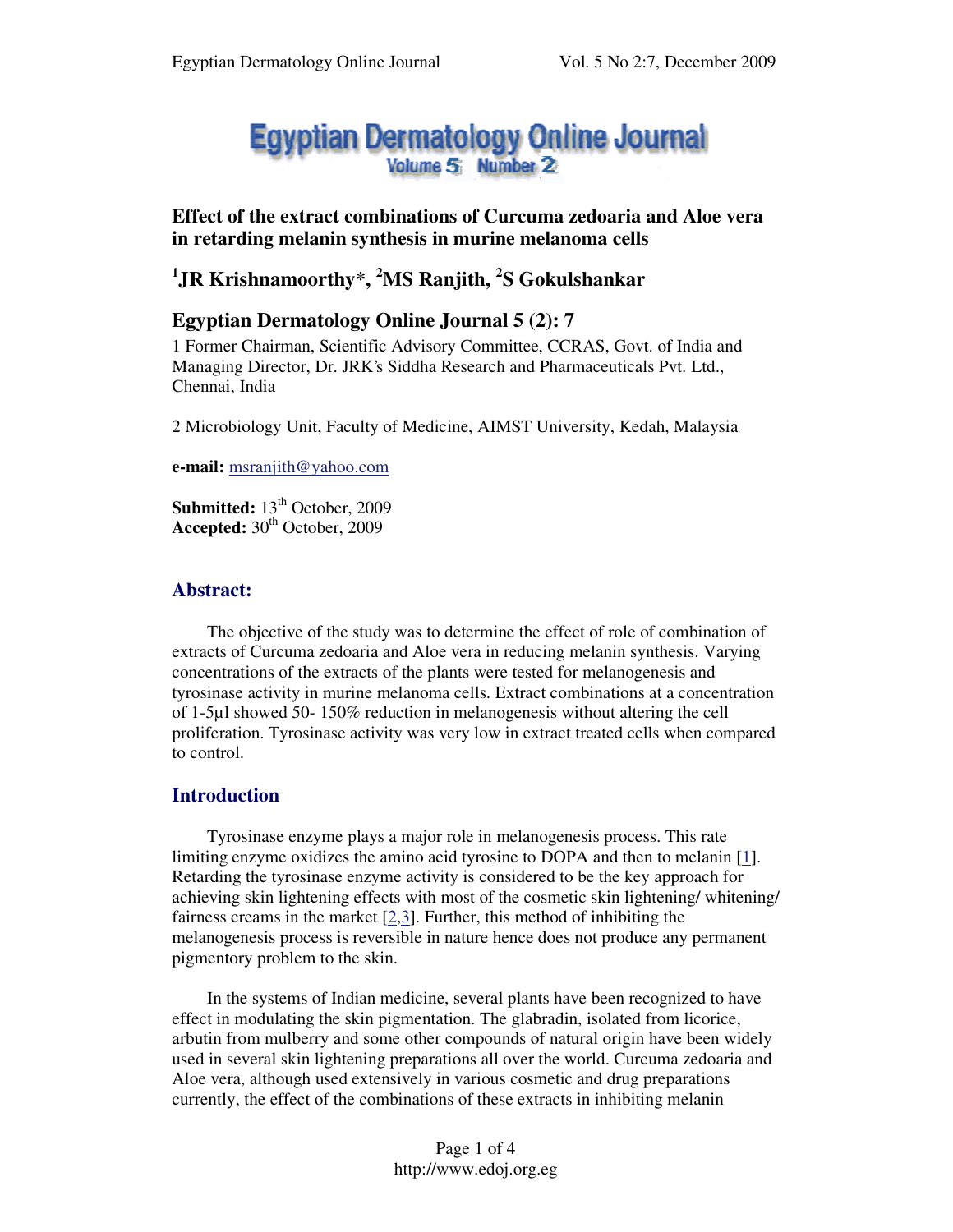synthesis is not studied in detail. In the present investigation, we discuss the role of the combination of extracts of Curcuma zedoaria and Aloe vera in retarding the melanogenesis through tyrosinase inhibition.

### **Materials and Methods**

The extracts of Curcuma zedoaria and Aloe vera were extracted separately in propylene glycol: water at 1:1 ratio. The solid to liquid ratio was maintained at 1:100. The extracts were combined at 1:1 ratio. The mixture of the extract at varying concentration was used for testing the activity.

#### *Cell Culture*

B16F10 murine melanoma cells were cultured in Eagles minimal essential medium supplemented with 10% heat inactivated fetal bovine serum and 2mM Lglutamine at 37?C in a humified atmosphere containing 5% CO2. Different concentrations of the extract ranging from 1-5 ul were added to the culture after the cells being seeded. The cells were incubated for 24, 48 or 72 hrs and cell numbers (determined by counting in a haemocytometer chamber), melanin contents and tyrosinase activities were determined in triplicate for each treatment as detailed below.

#### *Melanin Measurement*

Melanin content was measured as per the method described as follows. Approximately 107 cells were pelleted by centrifugation at 1000 g for 5 minutes and then washed twice with phosphate buffered saline. After further centrifugation, the supernatant was decanted, the precipitated cells were re- suspended in 200 µl of distilled water, and 1 ml of ethanol-ether 1:1 was added to remove opaque substances other than melanin. The mixture was stored and suspended at room temperature for 15 minutes. After further centrifugation at 3000 g for 5 minutes, the precipitate was solubilized by treatment with

1 ml 1N NaOH/10% dimethyl sulfoxide at 80°C for 30 minutes in a capped tube. The absorbance was measured at 470 nm and the melanin content per cell was calculated and expressed as percentage of control (=100%).

#### *Tyrosinase Assay*

Tyrosinase activity was assayed as DOPA oxidase activity. Approximately107 cells were pelleted and then washed twice with phosphate buffered saline. After centrifugation, the supernatant was decanted. The cell pellet was dissolved in 1.0 ml of 0.5% sodium deoxycholate in distilled water and allowed to stand at 0°C for 15 minutes. Tyrosinase activity was assayed spectrophotometrically by following the oxidation of DOPA to DOPA chrome at 475 nm. The reaction mixture consisting of 3 ml of 0.1% L-DOPA in 0.1 M phosphate buffer pH 6.8 was mixed with cell lysate. Assay was performed at 37°C in a spectrophotometer. The rate was measured during the first 10 minutes of the reaction while it was linear. Corrections for auto oxidation of L- DOPA in controls were made. Specific activity was defined as the amount of

> Page 2 of 4 http://www.edoj.org.eg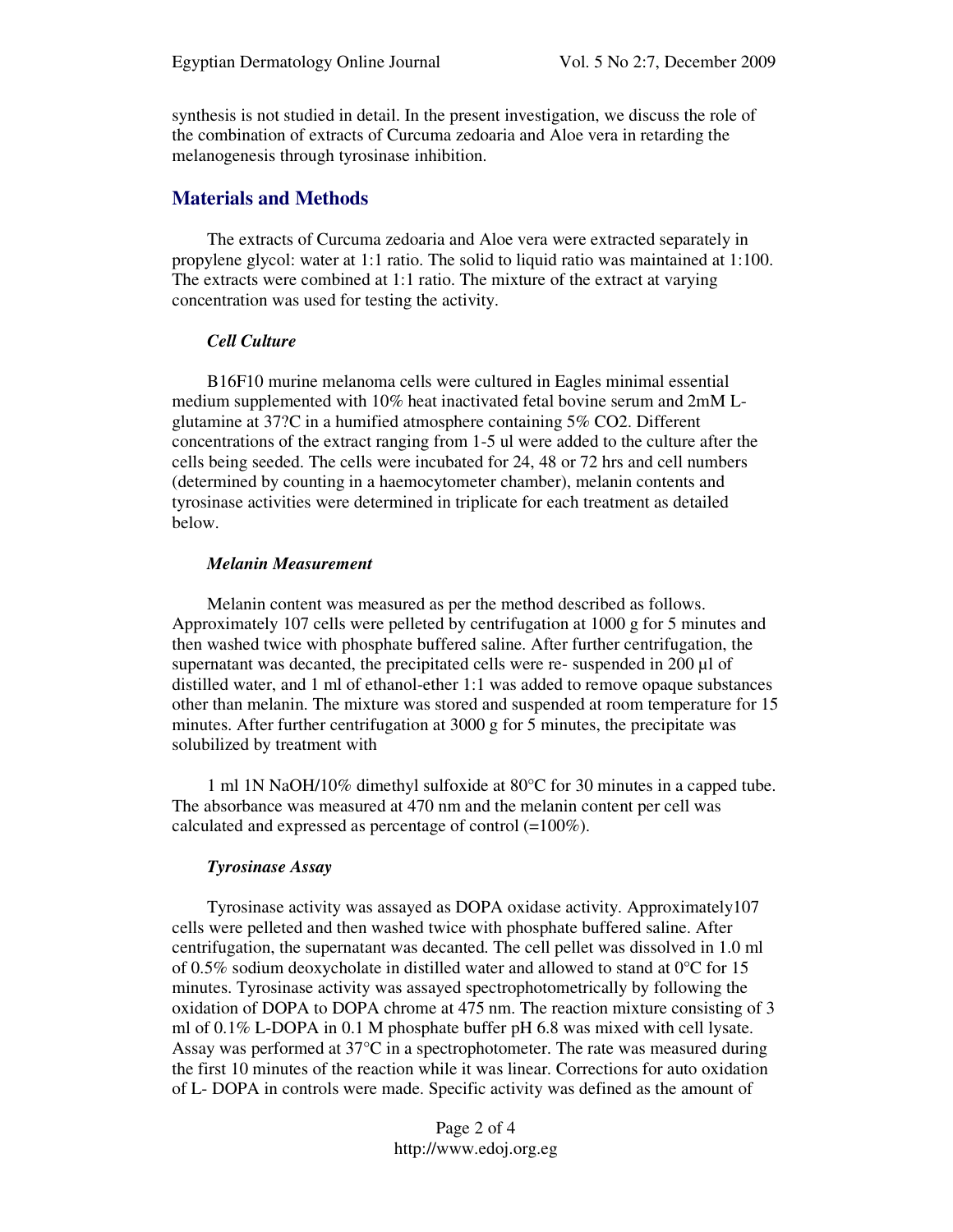DOPAchrome formed per 10 min per cell, and is expressed as percentage control  $(=100)$ .

#### **Results**

Visible reduction in melanin content was observed in cell pellets incubated with the extract. However, the growth rate of B16F10 murine cells was not significantly altered by the extract treatment during 72 hr incubation period. This clearly indicates that the melanogenesis modulation occurs in the cells without affecting the cell proliferation. The level of decrease of melanin synthesis in relation to the concentration of the extracts was 50% to 190% for 1-5 µl of the extract combinations respectively.

The tyrosinase activity was recorded to be very low in cells treated by the extract combination when compared to control.

Optimum concentration of the extract that showed very high activity in decreasing the melanin synthesis was 4µl. A concentration higher than this level of the extract did not significantly retard the melanogenesis in the murine melanoma cells.

The extract up to a concentration of 50µl did not show cytotoxic activity when tested by MTT.

#### **Discussion**

The present investigation clearly suggests that the combination of the extracts of Curcuma zedoaria and Aloe vera is very effective in decreasing the melanin synthesis when tested in murine melanoma cells. The key mechanism of action the extract combination was found to be through tyrosinase blockage. Tyrosinase, being the primary enzyme, that play a major role in the oxidization of tyrosine to melanin, most of the approaches for achieving the skin lightening effects through various cosmetic preparations were by inactivation of the above enzyme. Further, the above approach is reversible, which is very safe and does not cause any permanent damage.

Curcuma, being a very old traditional plant used in India for skin care is also known to have antiseptic properties [4,5,6]. Similarly, Aloe vera, the other widely used medicinal plant for various cosmetic and drug preparations all over the world. This plant is also known to have sun screening effect and hence the use of this plant extract in skin creams offers sun protection benefits [7]. The potent skin lightening effect what we established for the combination of the extracts of Curcuma zedoaria and Aloe vera assumes great importance as both plants are widely used for various skin benefits.

Retarding the melanogenesis known to make the skin relatively more vulnerable to UV damage, and that is why most of the skin lightening creams contains sun screeners. Use of the combination of the above extracts offers dual benefit of skin lightening effect as well as sun protection to the skin. This approach also would